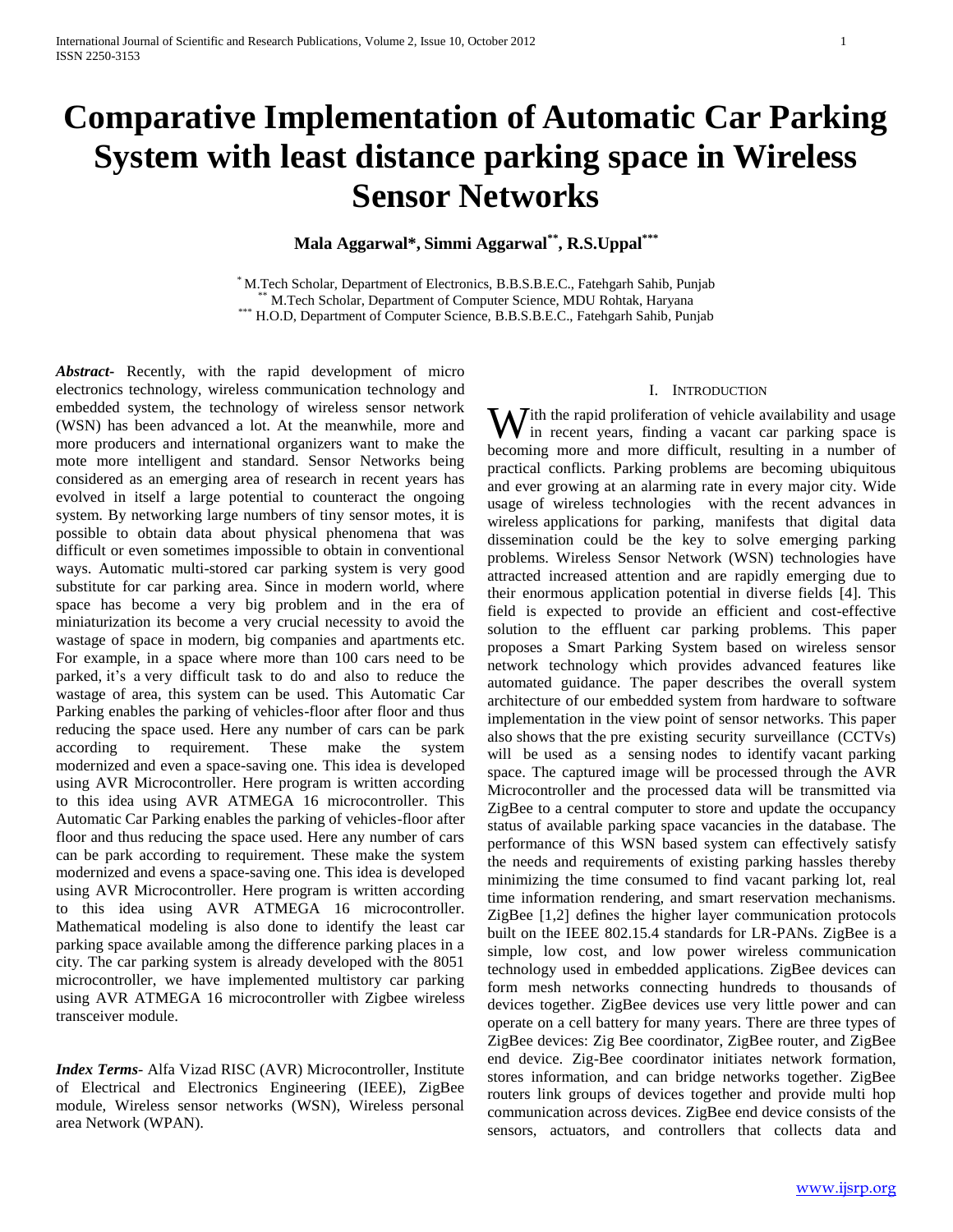communicates only with the router or the coordinator. The ZigBee [3] standard is publicly available from June2005. 2.1.1 IEEE 802.15.4 Protocol.



 The IEEE 802.15.4 is a part of the IEEE family of standards for the physical and link layers for Wireless Personal Area Networks (WPANs). The main focus of IEEE 802.15.4 is low data rate WPANs, with low complexity and low power consumption requirements. IEEE 802.15.4 uses device classification to reduce the complexity of the nodes. The standard classifies two types of devices to reduce complexity, a full function device (FFD) and a reduced function device (RFD). The RFD can only communicate with FFDs, but the FFD can communicate with both FFDs and RFDs. The IEEE 802.15.4 supports two Physical Layer (PHY) options. The 868/915MHz PHY known as low-band uses binary phase shift keying (BPSK) modulation whereas the 2.4 GHz PHY (high band) uses Offset Quadrature Phase Shift Keying (O-QPSK) modulation. The ZigBee network layer stack sits on top of IEEE 802.15.4 standard Medium Access Control (MAC) and PHY layers *(refer to figure 1).* The MAC and PHY layers contain the RF and communication components that communicate with other devices. The ZigBee stack contains the networking layer, an application support sub-layer and a security service provider (SSP) [8].

#### II. OLD CAR PARKING SYTEM

 Old car parking system [18] was developed using 8051 microcontroller. It has the sections: Display section, Keyboard, indicator & Beeper section, Lift & motor section, Sensor section, LCD section. Program is written using 8051 microcontroller. Two 8255 IC's are connected to 8051. All circuits are interfaced with 8255. The display section displays the floor number along with the number of cars which has been already parked in that particular floor. So whenever a car is ready to either come down or go up, the program either decrements the count or increments the count automatically according to the going up or coming down of a car. Display section is done by interfacing with 8255(PPI) of 8051.Here 3 ports of 8255 are connected to three 7 segment display. Block diagram of this section is shown. 12

switches are connected in matrix form and it has three LED's, RED, GREEN &YELLOW. The person, needed to enter the password has to wait until the GREEN LED glows and when it glows, he has to press the "START" button first. This time the RED LED glows. Then the person has to enter the password. As soon as it is entered, the program checks it with the already stored passwords. If it is correct, YELLOW LED glows.



**Figure 2 Car Parking System using 8051 Microcontroller**

 If the entered password is wrong, beeper starts beeping signifying the incorrectness of the password entered. The indicator section contains 2 LED's, RED & GREEN which are present in all the floors. RED LED signifies that the lift is presently busy and shall not entertain any car to enter but if GREEN LED glows, it suggests that the lift is ready and the car can enter the particular floor. Beeper and LED's are connected to port C upper of 8255. One more advantage of beeper is that; when a person tries to enter the lift irrespective of finding the display section to be FFF (means the floors are already filled), program sends a signal to Beeper section and it starts beeping indicating that he is not supposed to enter the lift since all the floors are already filled. In lift and motor section, there is a light beam and LDR to know whether a car has entered the lift or not. When the GREEN LED of indicator section glows, that means the lift is ready for the car to enter. When the car enters the lift, the light beam falls on LDR present in the lift gets cut and it gives a signal that a car has entered the lift. Then program decides which floor lift has to go and gives a signal to motor section. The motor section is a mechanical part of the model which is used for taking the lift up/down. When the lift has to go up, program gives the signal and the motor rotates clockwise and if it has to go down, it rotates anticlockwise. First 4 pins port A is connected to motor. Power transistors must be connected to drive the motor. Circuit diagram of this section is shown bellow. Sensor section contains LDR's .These LDR's are connected to each floor to give information if any car has to come down. When a person needs to come down from a particular floor to ground floor, he is expected to focus the headlight the car onto the LDR placed in that floor. When light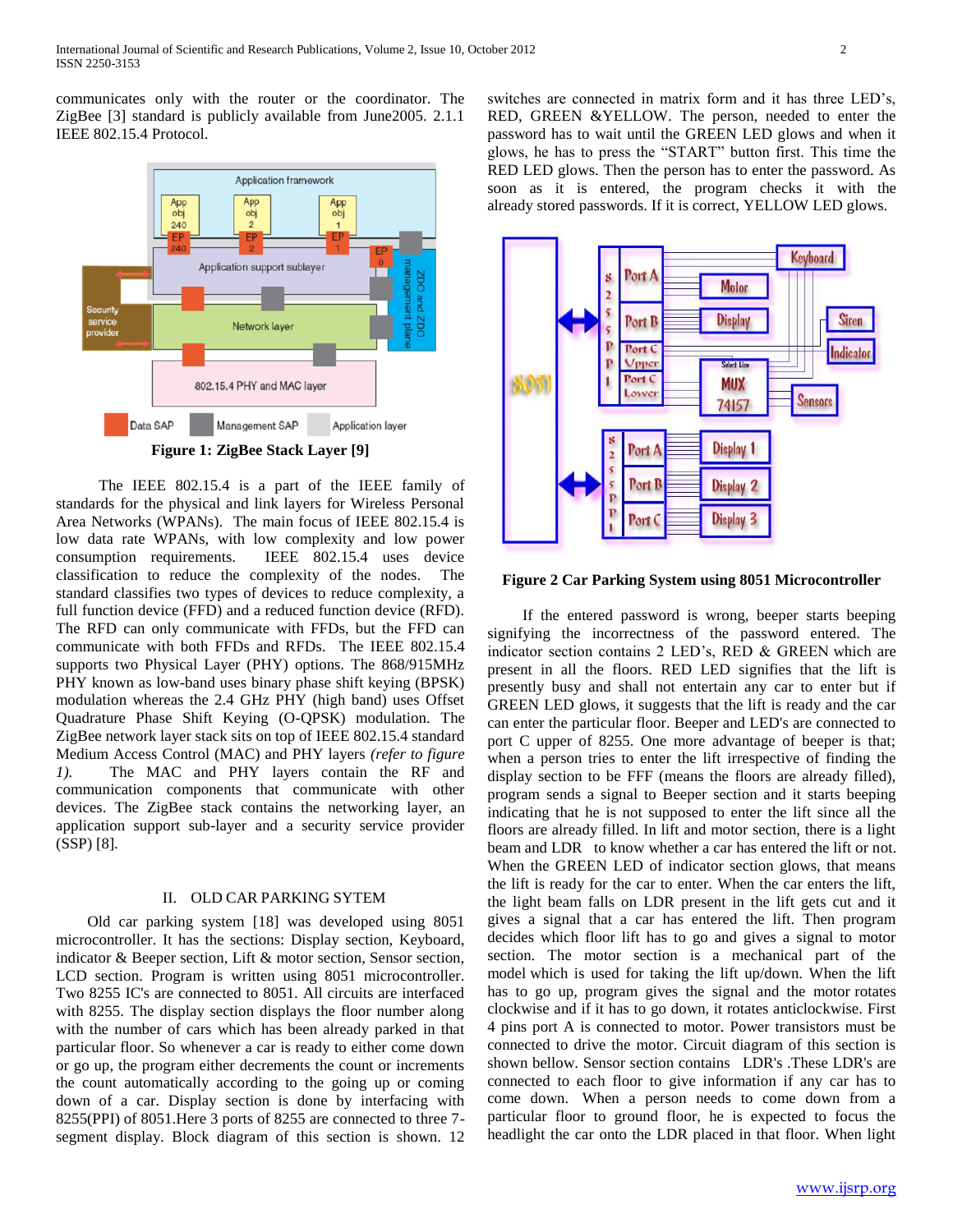falls on LDR its resistance decreases. Hence IC 555 triggers and gives a signal. Program identifies that signal and gives a signal to motor section.

## III. IMPLEMENTATION OF PARKING SYTEM USING ATMEGA 16

 The implementation of automatic car parking system is shown in figure 3 which consists of the following parts.



**Figure 3 Automatic car parking system**

 ATMEGA-16 Microcontroller, LCD for Display system, Digital Sensors, Transmitter section, receiver section, Power supply management system. Power supply management system provides the 5V supply to the microcontroller. Digital sensor senses the cars and displays the corresponding floor information on the LCD display. Here are two LCD displays, one is for transmitter section and another is for receiver section. A display is provided at the ground floor which is basically a counter that displays number of cars in each floor. It informs whether the floors are fully filled with the cars or is it having place in a particular floor or not. There is facility of lift to carry the car to up and down. Movement of Lift is controlled by dc motor. In this project we have provided three floors of a building for car parking. Maximum storage capacity of each floor is given as ten. Storage capacity can be changed according to the requirement. When the lift reaches the first floor, the processor compares the filled amount to that of the already fed capacity of that floor, and if it finds that the first floor is fully filled, it goes to the second floor and thus the procedure stops here. As soon as a car is placed in a particular floor, the display counter at the ground floor increments as to indicate the floor capacity has decreased by one. After the lift places the car in a particular floor, it comes back to its normal position and that time, the motor that drives it, also stops.

#### IV. IMPLEMENTATION SCENERIOS

#### We have implemented the car parking for Ground floor to

third floor. In the diagram the IR sensor is place by switch, 16  $\times$ 2 LCD display is used to display the information for Transmitter as well as Receiver. A lift mechanism is used in the implementation. If the status of Ground floor is full then lift moves towards first floor and returns to ground. Similarly if the first, second floors are full lift moves upward and returns to ground. A DC Motor is used for lift mechanism. ATMEGA 16 Microcontrollers works on the 5 V Power supply and dc motor works on 9 V. So, motor driver IC L 293 D is used to drive the motor and interfaced with ATMEGA 16 microcontroller.

 *Case1:* Ground Floor car parking using one IR sensor, it can sense the status of Ground floor only it has the limitations to park the car on GND. If IR Sensor =1, Car parking is full and IR Sensor = 0 car parking has "VACANT SPACE".



**Figure 4 Car parking for ground floor**

 *Case 2:* If the Ground floor is full, A lift mechanism is used to park the car on first floor which is implemented using motor as in the simulation diagram. If it rotates in clock wise direction means the lift is moving upward, if it rotates in anticlockwise direction, it means lift rotates in downward direction. Two IR sensors are used in this IR1 for ground floor and IR2 for First Floor.

**Table 1: Operation of first floor car parking**

| IR 1 | IR 2 | Operation           |
|------|------|---------------------|
|      |      | <b>VACANT SPACE</b> |
|      |      | 1 VACANT, 2 FULL    |
|      |      | 1 FULL, 2 VACANT    |
|      |      | ALL FULL            |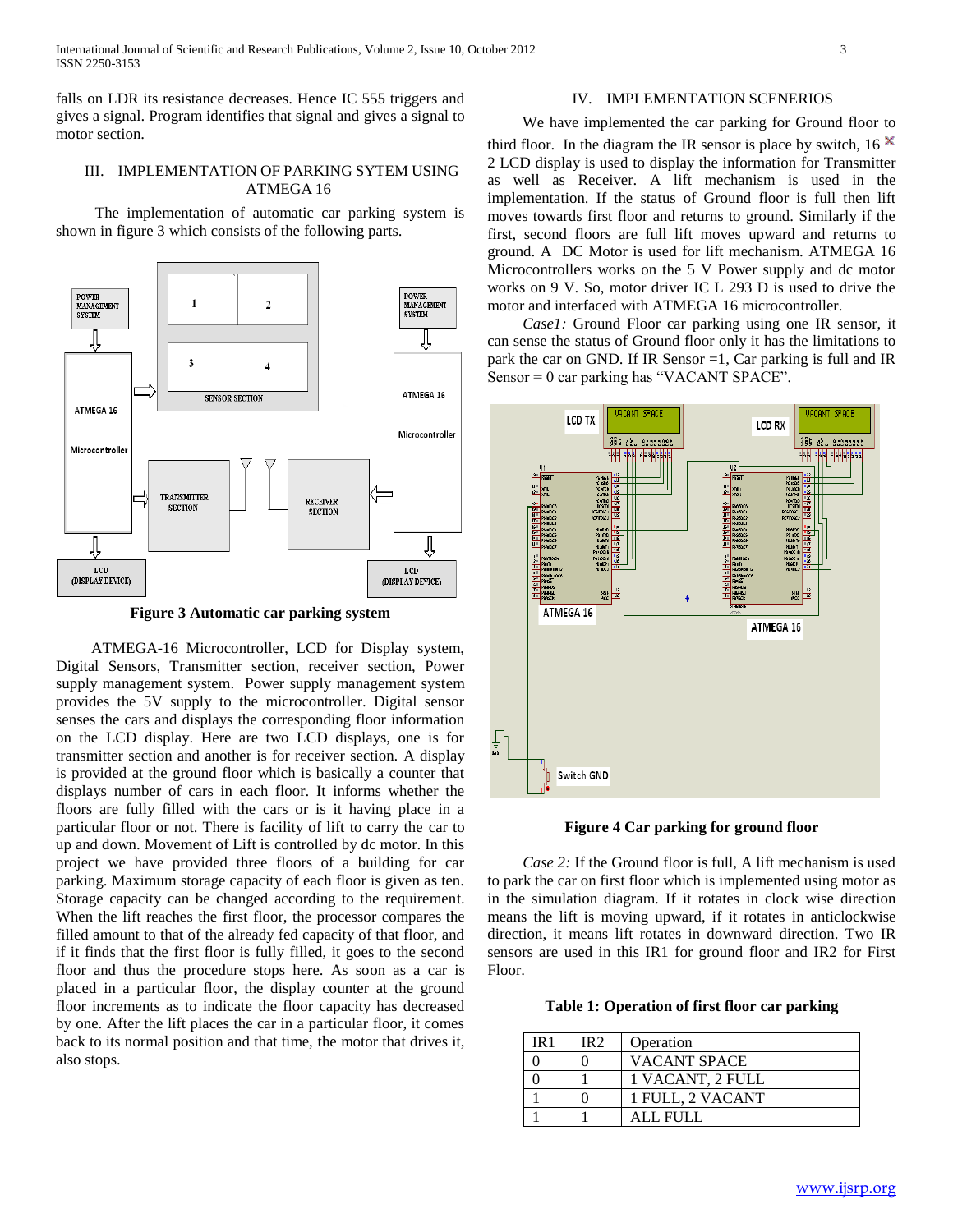

**Figure 5 Car parking for first floor**

*Case 3:* If the Ground floor is full, similar lift mechanism is used to park the car on first floor and second floor which is implemented using motor as in the simulation diagram. If it rotates in clock wise direction means the lift is moving upward, if it rotates in anticlockwise direction, it means lift rotates in downward direction. Three IR sensors are used in this IR1 for ground floor and IR2 for First Floor and IR 3.

**Table 2 Operation of second floor car parking**

| IR <sub>1</sub> | IR <sub>2</sub> | IR <sub>3</sub> | Operation                  |
|-----------------|-----------------|-----------------|----------------------------|
| $\Omega$        |                 |                 | <b>VACANT SPACE</b>        |
|                 |                 |                 | 1 VACANT, 2 VACANT, 3 FULL |
|                 |                 |                 | 1 VACANT, 2 FULL ,3 VACANT |
|                 |                 |                 | 1 VACANT, 2 FULL, 3 FULL   |
|                 |                 |                 | 1 FULL, 2 VACANT, 3 VACANT |
|                 |                 |                 | 1 FULL, 2 VACANT, 3FULL    |
|                 |                 |                 | 1 FULL, 2 FULL, 3 VACANT   |
|                 |                 |                 | ALL FULL                   |

 *Case 4:* If the Ground floor is full, similar lift mechanism is used to park the car on first floor an, second floor and third floor which is implemented using motor as in the simulation diagram. If it rotates in clock wise direction means the lift is moving upward, if it rotates in anticlockwise direction, it means lift rotates in downward direction. Three IR sensors are used in this IR1 for ground floor and IR2 for First Floor, IR 3 for second floor and IR4 for third floor.

**Table 3 Operation of Third floor car parking**

| IR1              | IR <sub>2</sub> | IR3              | IR4              | Operation                    |  |
|------------------|-----------------|------------------|------------------|------------------------------|--|
| $\boldsymbol{0}$ | $\overline{0}$  | $\theta$         | $\overline{0}$   | <b>VACANT SPACE</b>          |  |
| $\Omega$         | $\theta$        | $\Omega$         | $\mathbf{1}$     | 1 VACANT, 2 VACANT, 3        |  |
|                  |                 |                  |                  | VACANT,4 FULL                |  |
| $\overline{0}$   | $\overline{0}$  | $\mathbf{1}$     | $\boldsymbol{0}$ | 1 VACANT, 2 VACANT, 3        |  |
|                  |                 |                  |                  | <b>FULL,4 VACANT</b>         |  |
| $\Omega$         | $\theta$        | $\mathbf{1}$     | $\mathbf{1}$     | 1 VACANT, 2 VACANT, 3        |  |
|                  |                 |                  |                  | <b>FULL,4 FULL</b>           |  |
| $\boldsymbol{0}$ | $\mathbf{1}$    | $\overline{0}$   | $\Omega$         | 1 VACANT, 2 FULL, 3          |  |
|                  |                 |                  |                  | VACANT, 4 VACANT             |  |
| $\theta$         | $\mathbf{1}$    | $\Omega$         | $\mathbf{1}$     | 1 VACANT, 2 FULL, 3          |  |
|                  |                 |                  |                  | VACANT,4 FULL                |  |
| $\theta$         | $\mathbf{1}$    | $\mathbf{1}$     | $\theta$         | 1 VACANT, 2 FULL, 3 FULL, 4  |  |
|                  |                 |                  |                  | <b>VACANT</b>                |  |
| $\theta$         | $\overline{1}$  | $\mathbf{1}$     | $\mathbf{1}$     | 1 VACANT, 2 FULL, 3 FULL, 4  |  |
|                  |                 |                  |                  | <b>FULL</b>                  |  |
| $\mathbf{1}$     | $\theta$        | $\Omega$         | $\overline{0}$   | 1 FULL, 2 VACANT, 3          |  |
|                  |                 |                  |                  | VACANT, 4 VACANT             |  |
| $\mathbf{1}$     | $\Omega$        | $\Omega$         | $\mathbf{1}$     | 1 FULL, 2 VACANT, 3          |  |
|                  |                 |                  |                  | VACANT,4                     |  |
| $\mathbf{1}$     | $\Omega$        | $\mathbf{1}$     | $\theta$         | 1 FULL, 2 FULL, VACANT, 3, 4 |  |
|                  |                 |                  |                  | <b>VACANT</b>                |  |
| $\mathbf{1}$     | $\Omega$        | 1                | 1                | 1 FULL, 2 VACANT, 3 FULL, 4  |  |
|                  |                 |                  |                  | <b>FULL</b>                  |  |
| $\mathbf{1}$     | $\mathbf{1}$    | $\Omega$         | $\Omega$         | 1 FULL,2 FULL,3 VACANT,4     |  |
|                  |                 |                  |                  | <b>VACANT</b>                |  |
| $\mathbf{1}$     | 1               | $\boldsymbol{0}$ | $\mathbf{1}$     | 1 FULL, 2 FULL, 3 FULL,      |  |
|                  |                 |                  |                  | VACANT,4                     |  |
| $\mathbf{1}$     | $\mathbf{1}$    | $\mathbf{1}$     | $\overline{0}$   | 1FULL, 2 FULL, 3 FULL, 4     |  |
|                  |                 |                  |                  | <b>VACANT</b>                |  |
| $\mathbf{1}$     | $\mathbf{1}$    | $\mathbf{1}$     | $\mathbf{1}$     | <b>ALL FULL</b>              |  |

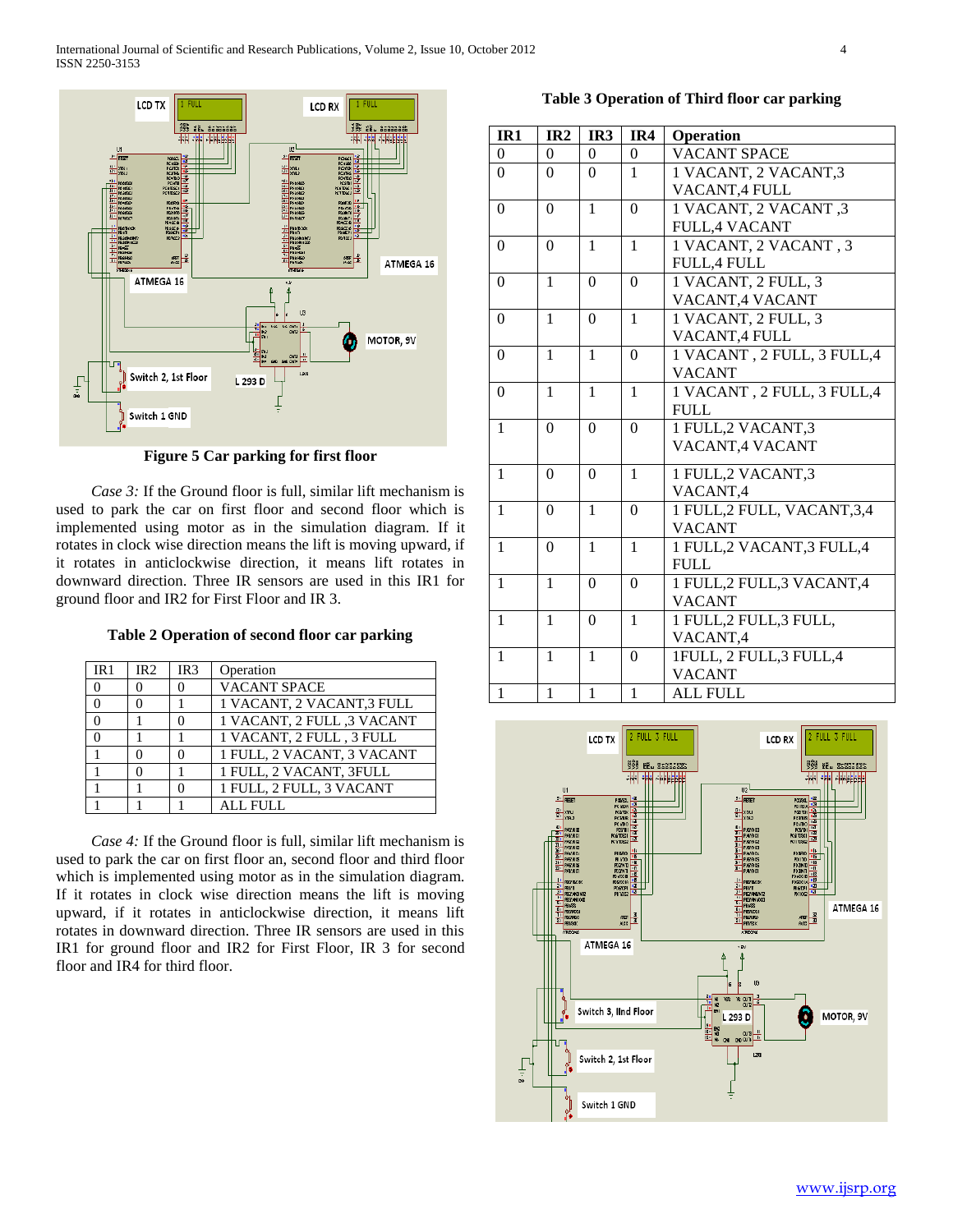

## **Figure 6 Car parking for second floor**

**Figure 7: Car parking for Third floor**

# V. MATHEMATICAL MODELING & ALGORITHM OF LEAST PARKING

 Let us consider a case of four parking spaces available in different buildings named as parking 1, parking 2, parking 3, and parking 4. All parking are using gyro having the coordinates  $(x_1,$  $y_1, z_1$ ) for parking 1,  $(x_2, y_2, z_2)$  for parking 2,  $(x_3, y_3, z_3)$  for parking 3, and  $(x_4, y_4, z_4)$  for parking 4. Gyro is giving the coordinates. Gyros are connected in all parking entrance and inside car also. Gyro connected inside car having the coordinate( $x_5$ ,  $y_5$ ,  $z_5$ ).

 A switch mechanism is inserted in the car because the car will pass by many paths and it will take many coordinates as garbage values. When this switch will on inside the car, coordinates of car will be generated using gyro  $5$  ( $x_5$ ,  $y_5$ ,  $z_5$ ). If the switch is not pressed, the car will not get any information because switch is programmed for fixed coordinates only. We will program the switch for car parking coordinates  $(x_1, y_1, z_1)$ for parking 1,  $(x_2, y_2, z_2)$  for parking 2,  $(x_3, y_3, z_3)$  for parking 3, and  $(x_4, y_4, z_4)$  for parking 4, so that it will accept the information for those parking spaces only. As the coordinates of gyro 5 will match to the coordinates of any gyro 1, gyro 2, gyro 3, gyro 4, the information will display in the car about that particular parking area. Let P1, P2, P3, P4 and P5 is the data received in gyro 1, gyro 2, gyro 3, gyro 4 and gyro 5. Data received i.e. coordinates of all parking  $P1 = Gyro 1$ ,  $P2 = Gyro 2$ ,  $P3 = Gyro$ 3,  $P4 = G$ yro 4 and  $P5 = G$ yro 5. Now calculate the distance from P1, P2, P3, and P4 from P5. Calculating the distance from all parking area using formula

 $D = \sqrt{(x_2 - x_1)^2 + (y_2 - y_1)^2 + (z_2 - z_1)^2}$ 

and display in car. Compare distances from all parking area, which is the shortest distance will display in our car



**Figure 8 Algorithm of least parking space**

Let us consider

 $d1 = Distance$  of car from parking 1 or distance between gyro 1 and gyro 5

 $d2$  = Distance of car from parking 2 or distance between gyro 2 and gyro 5

 $d3$  = Distance of car from parking 3 or distance between gyro 3 and gyro 5

 $d4 =$  Distance of car from parking 4 or distance between gyro 4 and gyro 5

We are using gyro which is giving the coordinates, gyros are connected in all parking entrance and inside car also

 $P1 = Gyro 1 = (x_1, y_1, z_1),$ 

// Coordinates of parking 1 from gyro in car

 $P2 = Gyro 2 = (x<sub>2</sub>, y<sub>2</sub>, z<sub>2</sub>),$ 

// Coordinates of parking 2 from gyro in car

$$
P3 = Gyro 3 = (x3, y3, z3),
$$

// Coordinates of parking 3 from gyro in car

 $P4 = Gyro 4 = (x_4, y_4, z_4)$  and

// Coordinates of parking 4 from gyro in car

 $P5 = Gyro 5 = (x_5, y_5, z_5)$ 

// Coordinates of gyro in car

If (switch pressed)

USART read ( ) ;

{

// USART in microcontroller is receiving the data i.e coordinates of all parking area

$$
d_1 = \sqrt{(x_5 - x_1)^2 + (y_5 - y_1)^2 + (z_5 - z_1)^2}
$$
  
// distance of car from parking 1  

$$
d_2 = \sqrt{(x_5 - x_2)^2 + (y_5 - y_2)^2 + (z_5 - z_2)^2}
$$
  
// distance of car from parking 2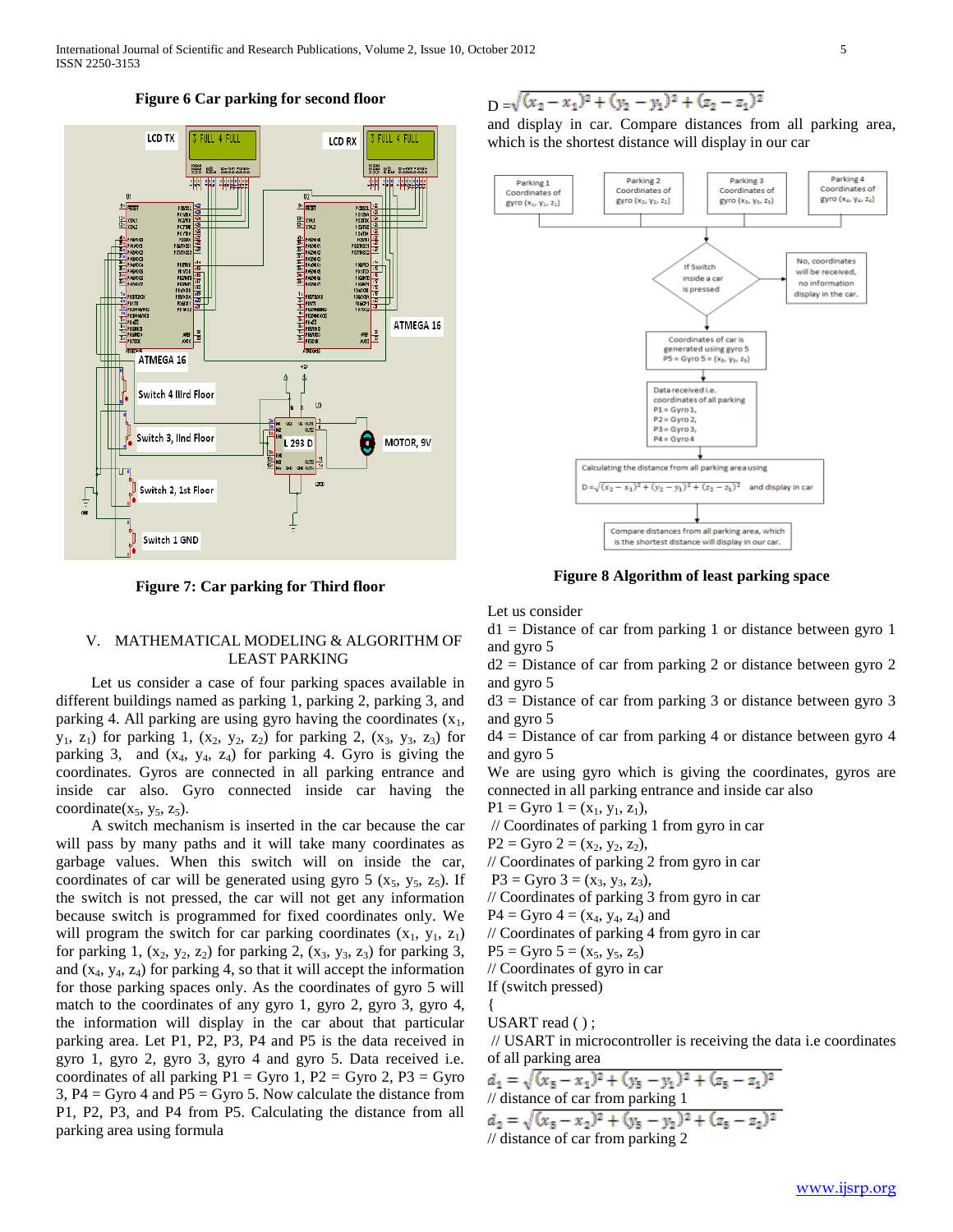International Journal of Scientific and Research Publications, Volume 2, Issue 10, October 2012 6 ISSN 2250-3153

$$
d_3 = \sqrt{(x_5 - x_3)^2 + (y_5 - y_3)^2 + (z_5 - z_3)^2}
$$
  
\n// distance of car from parking 3  
\n
$$
d_4 = \sqrt{(x_5 - x_4)^2 + (y_5 - y_4)^2 + (z_5 - z_4)^2}
$$
  
\n// distance of car from parking 4  
\n{  
\nIf 
$$
(d_1 < d_2) \& \& (d_1 < d_2) \& \& (d_1 < d_4)
$$
  
\nprintf (Distance of carrying 1 is nearest);  
\nelseif 
$$
(d_2 < d_1) \& \& (d_2 < d_2) \& \& (d_2 < d_4)
$$
  
\nprintf (Distance of carrying 2 is nearest);  
\nelseif 
$$
(d_3 < d_1) \& \& (d_3 < d_2) \& \& (d_3 < d_4)
$$
  
\nprintf (Distance of carrying 3 is nearest);  
\nelse printf (Distance of carrying 3 is nearest);

The proposed algorithm is for finding the information of shortest car parking available in our city.

## VI. SOFTWARE DEVELOPMENT

 Microcontroller, when it is used to operate as a wireless network involves following steps [10]



**Figure 9 Steps for software development [10]**

 *(1) Coding / Debugging-* Coding or debugging is one in a high-level language (such as c or java). Compiler for a high-level language helps to reduce production time. To program the microcontrollers Win AVR [11] was used using C language. The source code has been commented to facilitate any occasional future improvement and maintenance. Win AVR is a suite of executable, open source software development tools for the Atmel AVR series of RISC microprocessors hosted on the Windows platform. It includes the GNU GCC compiler for C and C++. Win AVR contains all the tools for developing on the AVR. This includes AVR-gcc (compiler), AVR-gdb (debugger) etc.

 *(2) Compiling-* After compiling the program, it is converted to machine level language in the form of o's ans1's.This file is called as the Hex file and is saved with the extension (.Hex). The compiler also generates errors in the program which should be removed for proper execution of the program.

 *(3) Burning*- Burning the machine language (hex) file into the microcontroller's program memory is achieved with a dedicated programmer, which attaches to a PC's peripheral. PC's serial port has been used for the purpose. For this purpose Ponyprog programmer was used to burn the machine language file into the microcontroller's program memory. Ponyprog is serial device programmer software with a user-friendly GUI framework available for Windows95/98/ME/NT/2000/XP and Intel Linux. Its purpose is reading and writing every serial device. It supports I²C Bus, Micro wire, SPI EEPROM, and the Atmel AVR and Microchip PIC microcontroller. The microcontrollers were programmed in approximately two seconds with a high speed-programming mode. The program memory, which is of Flash type, has, just like the EEPROM, a limited lifespan. On AVR microcontroller family it may be reprogrammed up to a thousand times without any risk of data corruption Atmega16 Programmer (ISP) which is used to burn the program into AVR microcontrollers.

 *(4) Evaluation*-If the system performs as desired by the user and performs all the tasks efficiently and effectively the software development phase is over and the project is ready to be installed in any of the industrial sites as a personal area network. If not, the entire process is repeated again to rectify the errors. One of the difficulties of programming microcontrollers is the limited amount of resources the programmer has to deal with. In PCs resources such as RAM and processing speed are basically limitless when compared to microcontrollers. In contrast to a PC, the code on microcontrollers should be as low on resources as possible, but being cost effective and power efficient makes it a better option. In the programming of the proposed system is used the following .c and .h file

 *(1) lcd.c* -This c file contains the code for control of functionality of the attached LCD module. The code controls the initialization of the LCD, data writing on the LCD, and also the movement, characteristics and location of the cursor. It offers the facility to write data on the LCD character-by-character or stringwise. The command set used in the software is based on the command set used in the LCD based on Hitachi HD44780 ICs. This file contain InitLCD ( ),

LCDClear ( ), LCDWriteString ( ) and LCDWriteInit ( ).

 *(2) lcd.h-* This header file contains all the constant variable values and names of the subroutines used by various files used in the software. It clearly indicates which variable can be used as a global variable and which of the subroutines can be used across the software files.

#### VII. COMPARISION

In our implemenation we have used the AVR ATMEGA 16 microcontroller which has the more advantages in comparision to 8051. By the survey of ATMEGA 16 it has been proved that it is the best controller for interfacing . There is added an EEPROM to store data over a power off time. In 8051 it is not there. An internal oscillator and an internal power on reset make the AVR working without any other components , we can extend the frequency from (1 MHz to 25 MHz) by external crystals but in 8051 microcontroller crystal frequency is fixed (11.0592 MHz) A watchdog to handle hanging software states is added. This is not usable for electrical influence, since it must enable after reset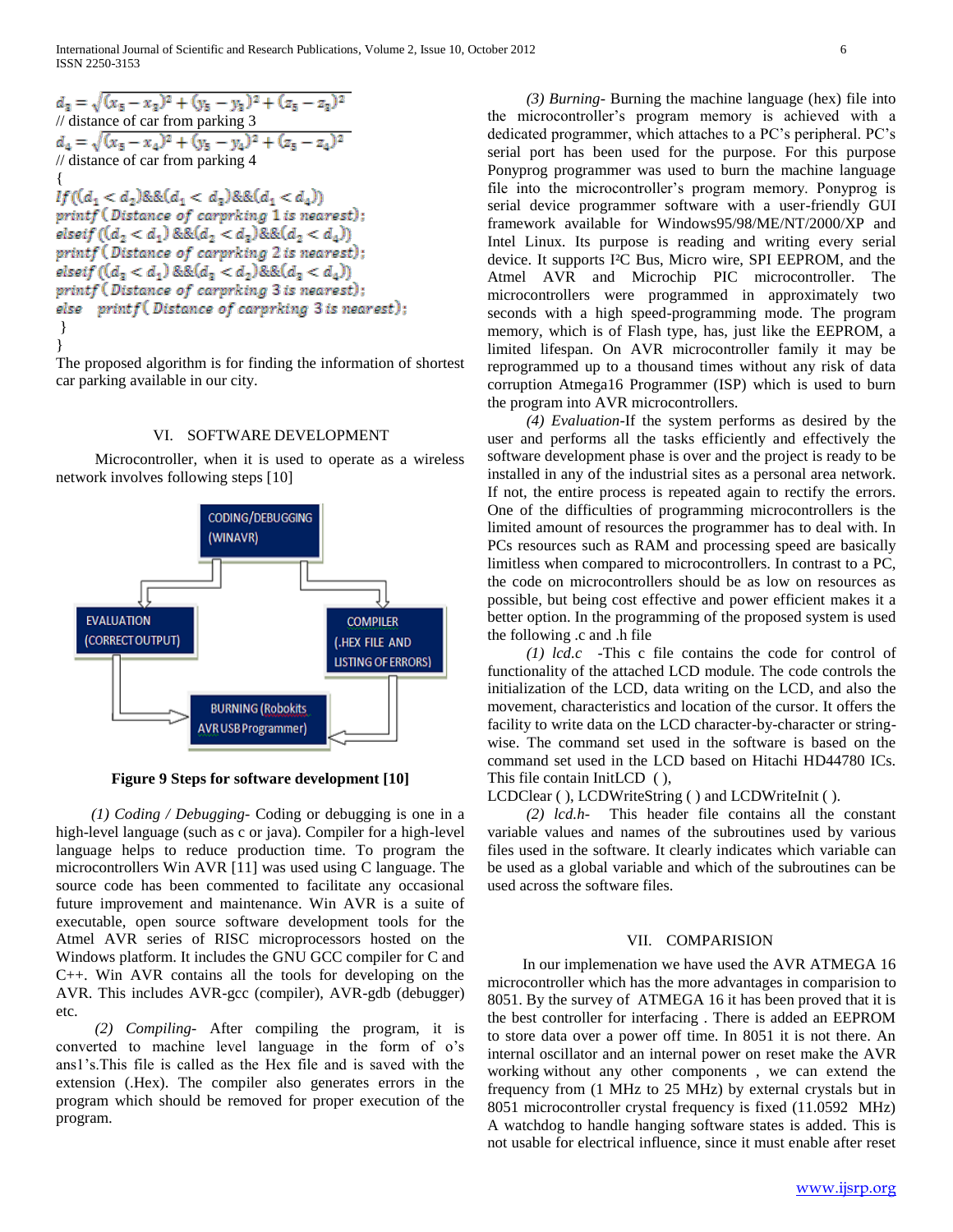and can be disabled. For this task it must be enable by programming a fuse and not be disable. .The divider between XTAL and cycle time is reduced from 12 to one. So the instruction time is many times faster than the 8051.e.g. you can realize an I2C-interface fully in software without reduced clock speed (at fully 100 kHz). In 8051, the data transfer rate after 9600 kbps baud rate is very slow and in AVR microcontrollers it is faster than 10 times. In 8051 if the program size is larger than 1 Kb, then there will be the problem to debug in real time environment. In AVR there is no limit of program, hence it has been proved the best controller for real time interfacing in real time operating systems (RTOS).

Automatic car parking systems developed using 8051 microcontrollers are using extra peripherals such as keyboard, indicator, siren, LDR. Whenever we are designing any electronic system then Area, speed, power consumption and cost are the main parameters. In our design, based on AVR microcontroller we can optimize the hardware and power consumption. The data transmission rate is high in comparison to 8051 microcontroller based system, and then system performance will increase. AVR is the best controller to interface with various wireless technologies (GSM, Wifi, Bluetooth, Zigbee e.t.c) because we can achieve the higher baud rate with this controller. UBRR (UART bit rate recorder and % error) is shown in the figure 10. This data is taken from AVR data sheet and [http://www.wormfood.net/avrbaudcalc.php.](http://www.wormfood.net/avrbaudcalc.php)

| Table 4: Baud rate of ATMEGA 16 with % error |  |  |  |  |  |  |  |
|----------------------------------------------|--|--|--|--|--|--|--|
|----------------------------------------------|--|--|--|--|--|--|--|

| 20 MHz           |             |               |  |  |  |
|------------------|-------------|---------------|--|--|--|
| <b>Baud Rate</b> | <b>UBRR</b> | % of error    |  |  |  |
| 300              | 4166        | 0.0           |  |  |  |
| 600              | 2082        | 0.0           |  |  |  |
| 1200             | 1041        | 0.0           |  |  |  |
| 2400             | 520         | 0.0           |  |  |  |
| 4800             | 259         | 0.2           |  |  |  |
| 9600             | 129         | 0.2           |  |  |  |
| 14400            | 86          | 0.2           |  |  |  |
| 19200            | 64          | 0.2           |  |  |  |
| 28800            | 42          | $ 0.9\rangle$ |  |  |  |
| 38400            | 32          | 1.4           |  |  |  |
| 57600            | 21          | 1.4           |  |  |  |
| 76800            | 15          | 1.7           |  |  |  |
| 115200           | 10          | 1.4           |  |  |  |

| Table 5 baud rate for 8051 Microcontroller |
|--------------------------------------------|
|--------------------------------------------|

| $11.0592$ Mhz    |      |               |
|------------------|------|---------------|
| <b>Baud Rate</b> | UBRR | $\%$ of error |
| 300              | 570  | 0.0           |
|                  | 282  | $\mathbf{0}$  |

| 119 |  |
|-----|--|



## **Figure 10 Comparison of performance of ATMEGA 16 and 8051 microcontroller in automatic car parking in terms UBBR (UART bit rate receiver)**

 Our Parking system is best suited to find out the nearest parking area among many parking places available in a city. We have used gyro mechanism in our parking system, which shows the nearest distance to park. A switch mechanism is inserted in the car because the car will pass by many paths and it will take many coordinates as garbage values. When this switch will on inside the car, coordinates of car will be generated using gyro inside the car. If the switch is not pressed, the car will not get any information because switch is programmed for fixed coordinates only. We could implement this system with 8051 microcontroller also but to achieve the good data transmission rate at least 9600 kbps baud rate is required, to achieve this baud rate the crystal frequency should be 20 MHz, which is fixed in 8051 microcontroller ( $XTAL = 11.0592 MHz$ ).

#### VIII. CONCLUSION & FUTURE SCOPE

Automatic multi-stored car parking system is very good substitute for car parking area. Since in modern world, where space has become a very big problem and in the era of miniaturization its become a very crucial necessity to avoid the wastage of space in modern, big companies and apartments etc. In space where more than 100 cars need to be parked, it's a very difficult task to do and also to reduce the wastage of area, this system can be used. This Automatic Car Parking enables the parking of vehicles-floor after floor and thus reducing the space used. Wireless car parking system implementation is really very challenging; we have implemented our system of car parking upto three floors. Zigbee transceiver module is used as wireless